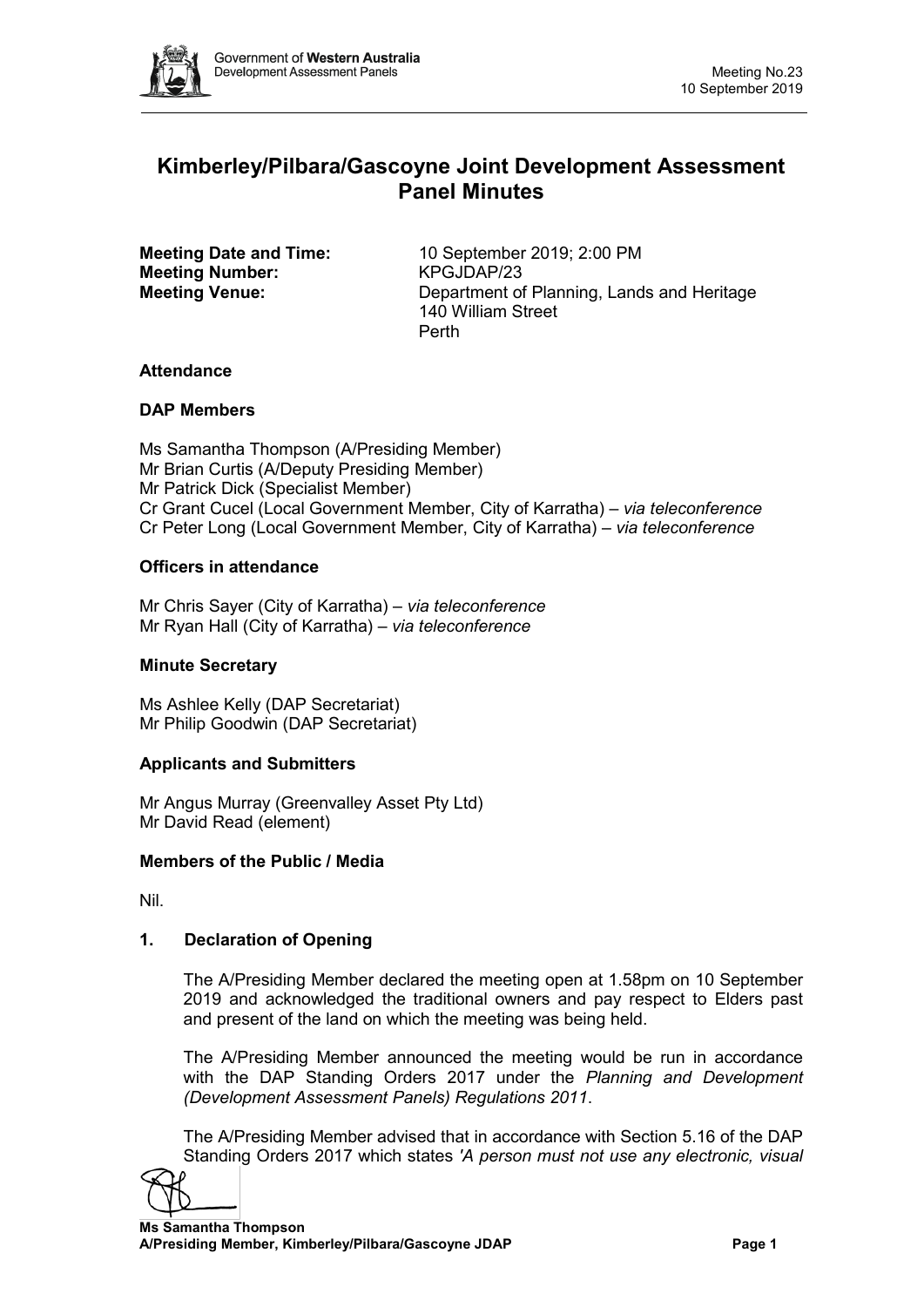

*or audio recording device or instrument to record the proceedings of the DAP meeting unless the Presiding Member has given permission to do so.',* the meeting would not be recorded.

The A/Presiding Member advised that panel members may refer to technical devices, such as phones and laptops, throughout the meeting to assist them in considering the information before them.

## **2. Apologies**

Mr Eugene Koltasz (Presiding Member)

## **3. Members on Leave of Absence**

DAP Member, Mr Eugene Koltasz has been granted leave of absence by the Director General for the period of 6 September 2019 to 16 September 2019 inclusive.

## **4. Noting of Minutes**

DAP members noted that signed minutes of previous meetings are available on the [DAP website.](https://www.dplh.wa.gov.au/about/development-assessment-panels/daps-agendas-and-minutes)

## **5. Declaration of Due Consideration**

All members declared that they had duly considered the documents.

## **6. Disclosure of Interests**

DAP Member, Ms Samantha Thompson, declared an Impartiality Interest in item 8.1. Ms Samantha Thompson is a director and shareholder of Taylor Burrell Barnett. TBB was engaged by the City of Karratha to prepare Amendment No. 39 back in 2016. This contract has now ended. Modifications since this contract ended have not been completed by Taylor Burrell Barnett.

In accordance with section 6.2 and 6.3 of the DAP Standing Orders 2017, the A/Deputy Presiding Member determined that the member listed above, who had disclosed an Impartiality Interest was permitted to participate in the discussion and voting on the item.

In accordance with section 2.4.9 of the DAP Code of Conduct 2017, DAP Member, Cr Grant Cucel and Cr Peter Long, declared that they had participated in a prior Council meeting in relation to the application at item 8.1. However, under section 2.1.2 of the DAP Code of Conduct 2017, Cr Cucel and Cr Long acknowledged that they are not bound by any previous decision or resolution of the local government and undertakes to exercise independent judgment in relation to any DAP application before them, which will be considered on its planning merits.

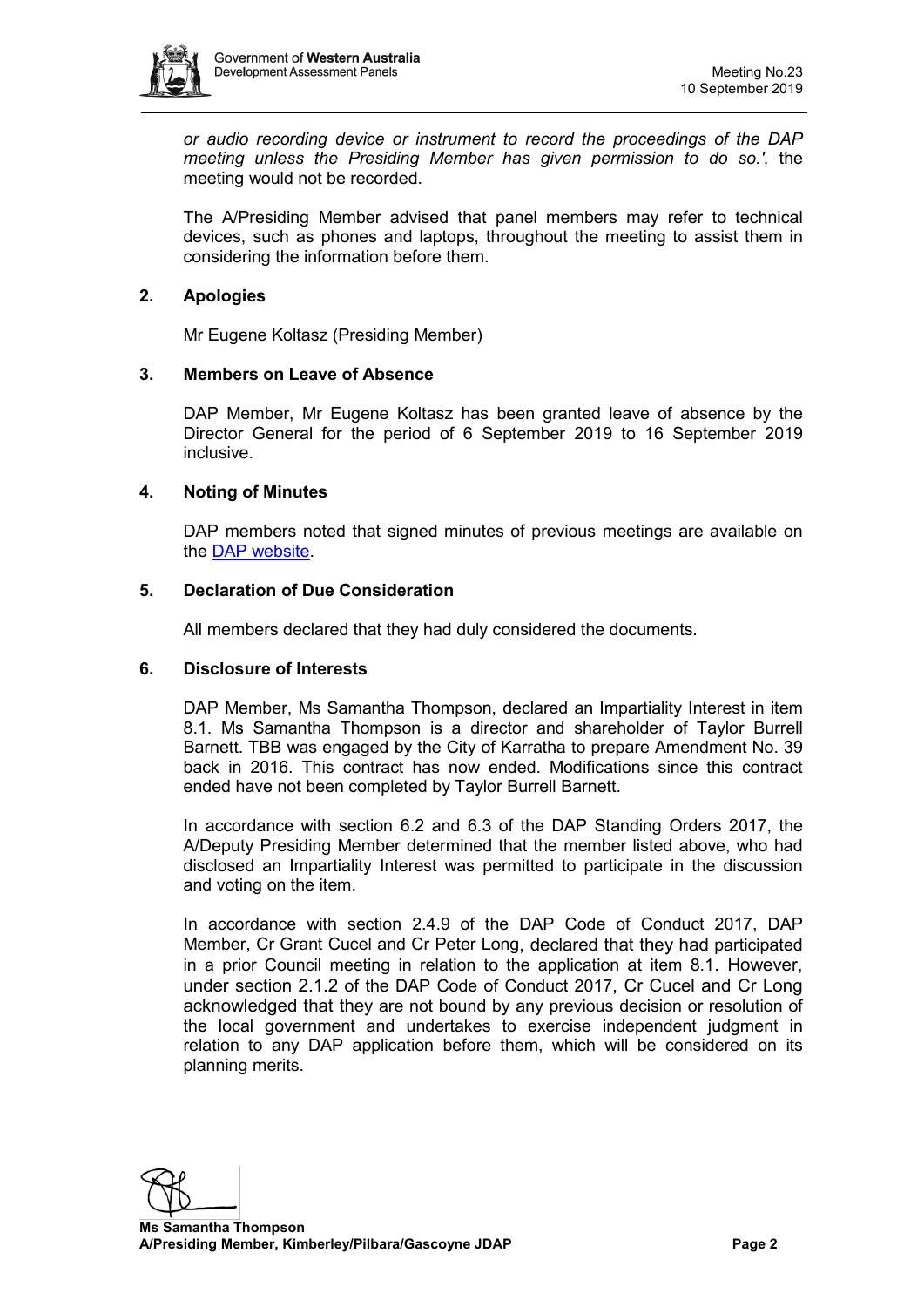

## **7. Deputations and Presentations**

- **7.1** Mr Angus Murray (Greenvalley Asset Pty Ltd) addressed the DAP in support of the application at Item 8.1 and responded to questions from the panel.
- **7.2** Mr David Read (element) addressed the DAP in support of the application at Item 8.1 and responded to questions from the panel.

## **8. Form 1 – Responsible Authority Reports – DAP Application**

**8.1** Property Location: Lot 77 (166) De Witt Road, Stove Hill Development Description: Workers Accommodation Applicant: Element Owner: Greenvalley Asset Pty Ltd Responsible Authority: City of Karratha<br>DAP File No: DAP/19/01624 DAP/19/01624

### **PROCEDURAL MOTION**

#### **Moved by:** Mr Brian Curtis **Seconded by:** Mr Patrick Dick

That the JDAP meeting be adjourned for a period of 10 minutes.

#### **The Procedural Motion was put and CARRIED UNANIMOUSLY.**

**REASON:** To allow for the preparation of preparation of wording of a new condition.

*The meeting was adjourned at 3.40pm The meeting was reconvened at 3.52pm*

### **REPORT RECOMMENDATION**

### **Moved by: Cr Grant Cucel <b>Seconded by: Cr Peter Long**

That the Kimberley Pilbara Gascoyne JDAP resolves to:

- 1. **Approve** DAP Application reference DAP/19/01624 and accompanying plans:
	- DA.1 Cover Sheet
	- DA.2 Site Plan
	- DA.3 Structure Plan North
	- DA.4 Structure Plan South
	- DA.5 Open Space Network Plan
	- DA.6 Landscape Intent Plan
	- DA.7 Overflow/ Transition Parking Plan
	- DA.8 Streetscape
	- DA.9 Streetscape
	- DA.10 Streetscape
	- DA.11 Streetscape



 **Ms Samantha Thompson A/Presiding Member, Kimberley/Pilbara/Gascoyne JDAP Page 3**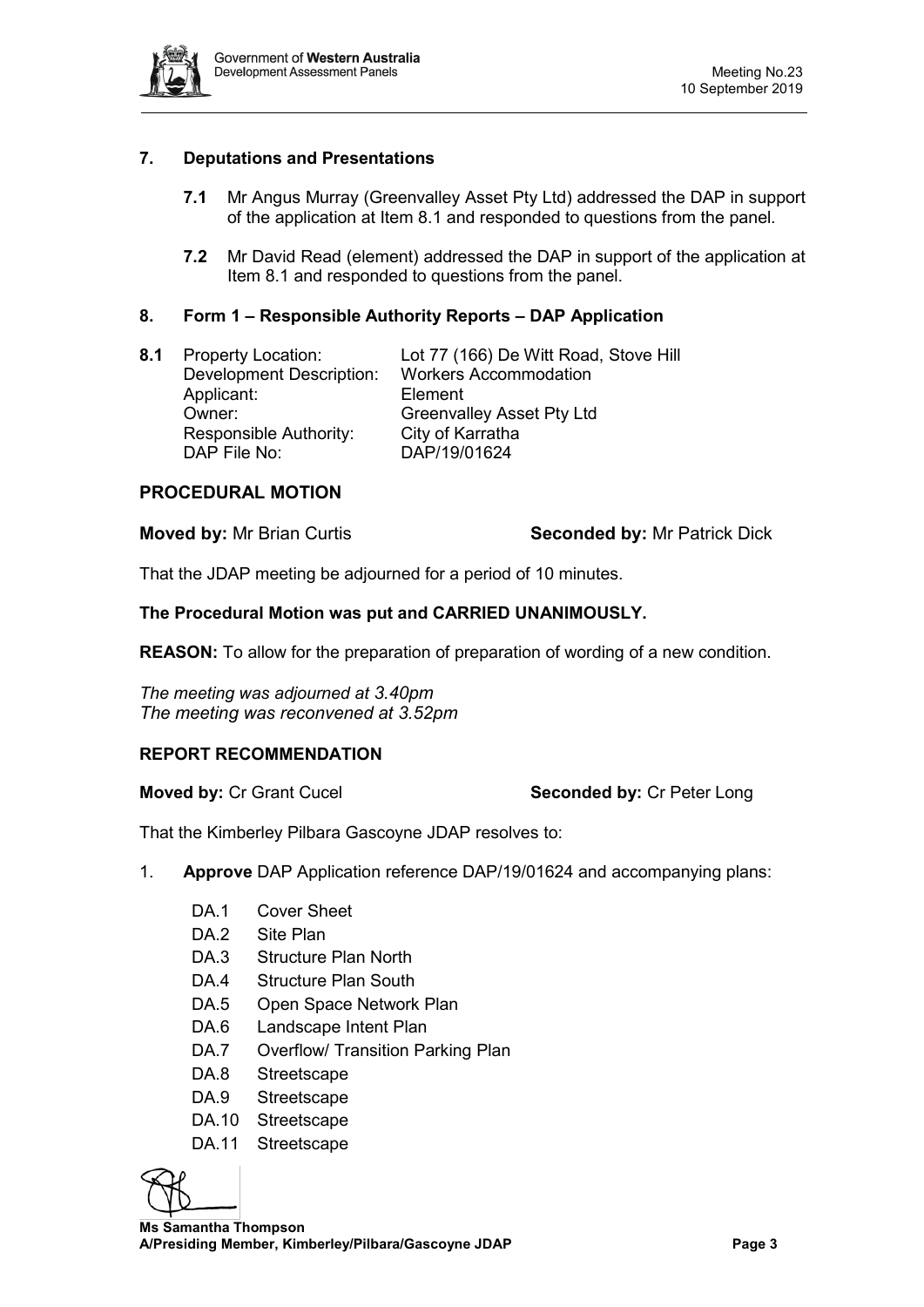

- DA.12 Typical Elevation Facade A
- DA.13 Typical Elevation Facade B
- DA.14 Typical Elevation Facade C
- DA.15 Typical Elevation Facade D
- DA.16 Typical Elevation Facade E
- DA.17 Unit Floor Plans/ Section
- DA.18 Converted Unit Floor Plans/ Section
- DA.19 Converted Unit Floor Plans/ Section Option B
- DA.20 Carport
- DA.21 Gazebos 3.5 X 7.0
- DA.22 Gazebos 3.5 X 9.5
- DA.23 Staff Accommodation Floor Plan
- DA.24 Staff Accommodation
- DA.25 Staff Accommodation
- DA.26 Staff Accommodation
- DA.27 Clubhouse Ground Floor/ Roof Plan
- DA.28 Clubhouse Elevations
- DA.29 Clubhouse Elevation/ Sections
- DA.30 Fencing Plan
- DA.31 Indicative Schedule Of Colours

in accordance with Clause 68 of Schedule 2 (Deemed Provisions) of the *Planning and Development (Local Planning Schemes) Regulations 2015*, and the provisions of the City of Karratha Local Planning Scheme No. 8, subject to the following conditions:

## **Conditions**

- 1. This decision constitutes planning approval only and is valid for a period of two (2) years from the date of approval. If the subject development is not substantially commenced within the two (2) year period, the approval shall lapse and be of no further effect.
- 2. The approval is time limited to a period of 10 years from the date of approval.
- 3. Prior to works beginning on site, the proponent shall provide evidence of a construction project(s) for which the proposed development is required, to the satisfaction of the City of Karratha.
- 4. The development only being occupied by employees of and direct contractors involved with construction project(s).
- 5. Prior to occupation of the accommodation units a revised Social Impact Management Plan, being submitted to and approved by the City of Karratha and thereafter being implemented for the duration of the operation of the facility, to the satisfaction of the City of Karratha.
- 6. Prior to occupation of any accommodation units, a revised Traffic Impact Assessment is to be submitted to the City of Karratha. Should this revised Traffic Impact Assessment identify the need for any alterations or additions to traffic management in the road reserve of DeWitt Road as a result of different traffic

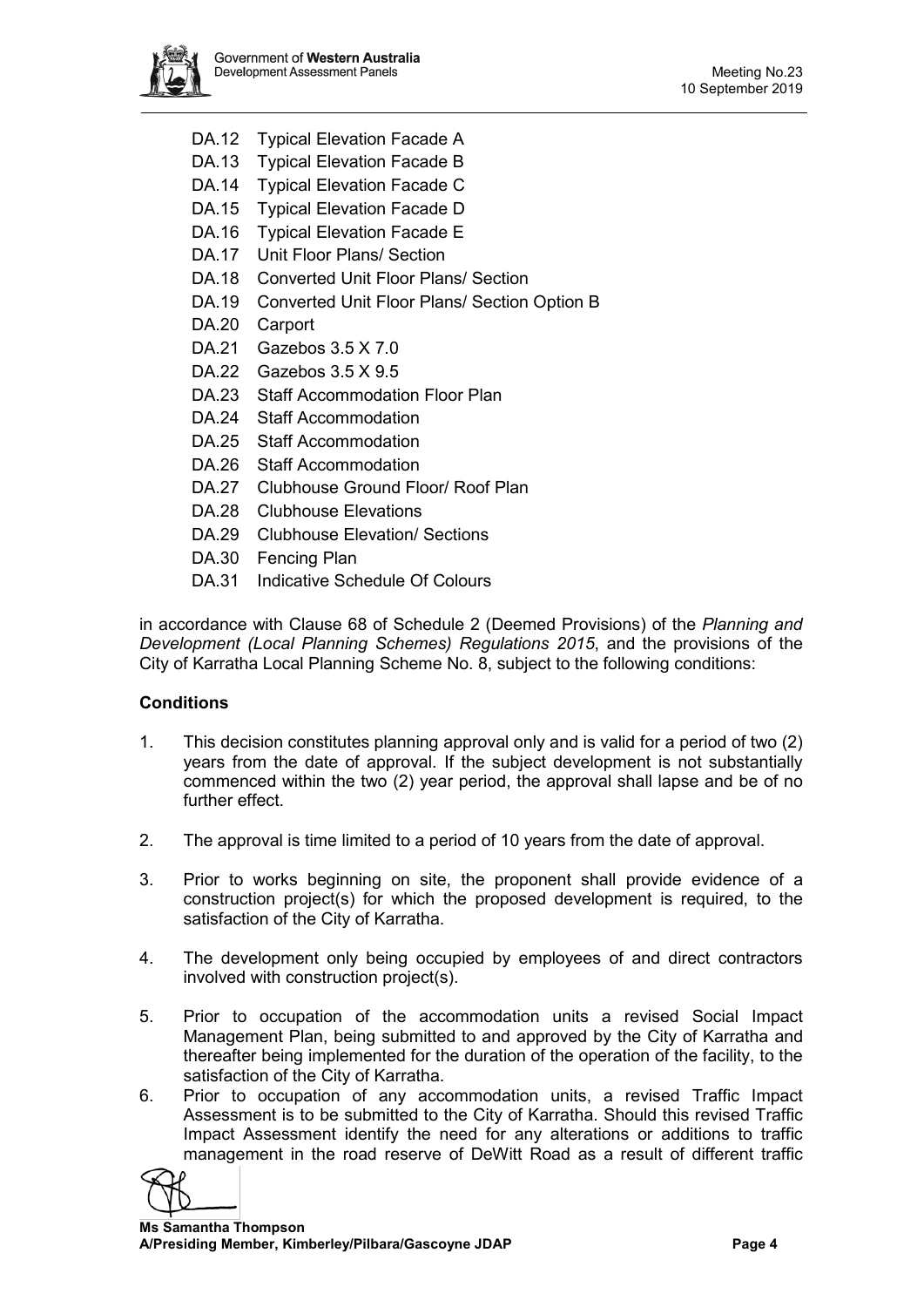

movement scenarios to those currently modelled, a Traffic Management Plan is to be submitted to and approved by the City of Karratha and implemented prior to occupation of the accommodation units.

- 7. If at any time during the operational phase of development, it is observed by the City of Karratha that parking on site is not adequate to provide for the actual number of end of trip parking bays required by the use of the development, then the applicant is to provide additional sealed parking to the specifications and satisfaction of the City of Karratha.
- 8. The Water Management Strategy being implemented to the satisfaction of the City of Karratha.
- 9. The Bushfire Management Plan and Bushfire Emergency Evacuation Plan being implemented to the satisfaction of the City of Karratha.
- 10. Prior to installation of external lighting on site, an External Lighting Plan is to be submitted to and approved by the City of Karratha and thereafter implemented to the satisfaction of the City of Karratha.
- 11. A cyclone emergency shelter of adequate size being provided to accommodate all residents on site at any time.
- 12. Prior to commencement of works on site a Construction Environmental Management Plan is to be submitted to and approved by the City of Karratha and thereafter implemented to the satisfaction of the City of Karratha.
- 13. Prior to occupation of accommodation units, an Operational Environmental Management Plan is to be submitted to and approved by the City of Karratha and thereafter implemented to the satisfaction of the City of Karratha.
- 14. Prior to occupation of accommodation units, a Waste Management Plan is to be submitted to and approved by the City of Karratha and thereafter implemented to the satisfaction of the City of Karratha.
- 15. Prior to occupation of accommodation units, a Mosquito Management Plan is to be submitted to and approved by the City of Karratha and thereafter implemented to the satisfaction of the City of Karratha.
- 16. Prior to occupation of the accommodation units a Dual Use Path connection being installed between the proposed development and the existing local Dual Use Path network to the satisfaction of the City of Karratha.
- 17. Prior to occupation of accommodation units, Detailed Landscaping and Irrigation Plans to be submitted to and approved by the City of Karratha and thereafter implemented to the satisfaction of the City of Karratha.
- 18. The maximum number of single bed rooms limited to 1288.

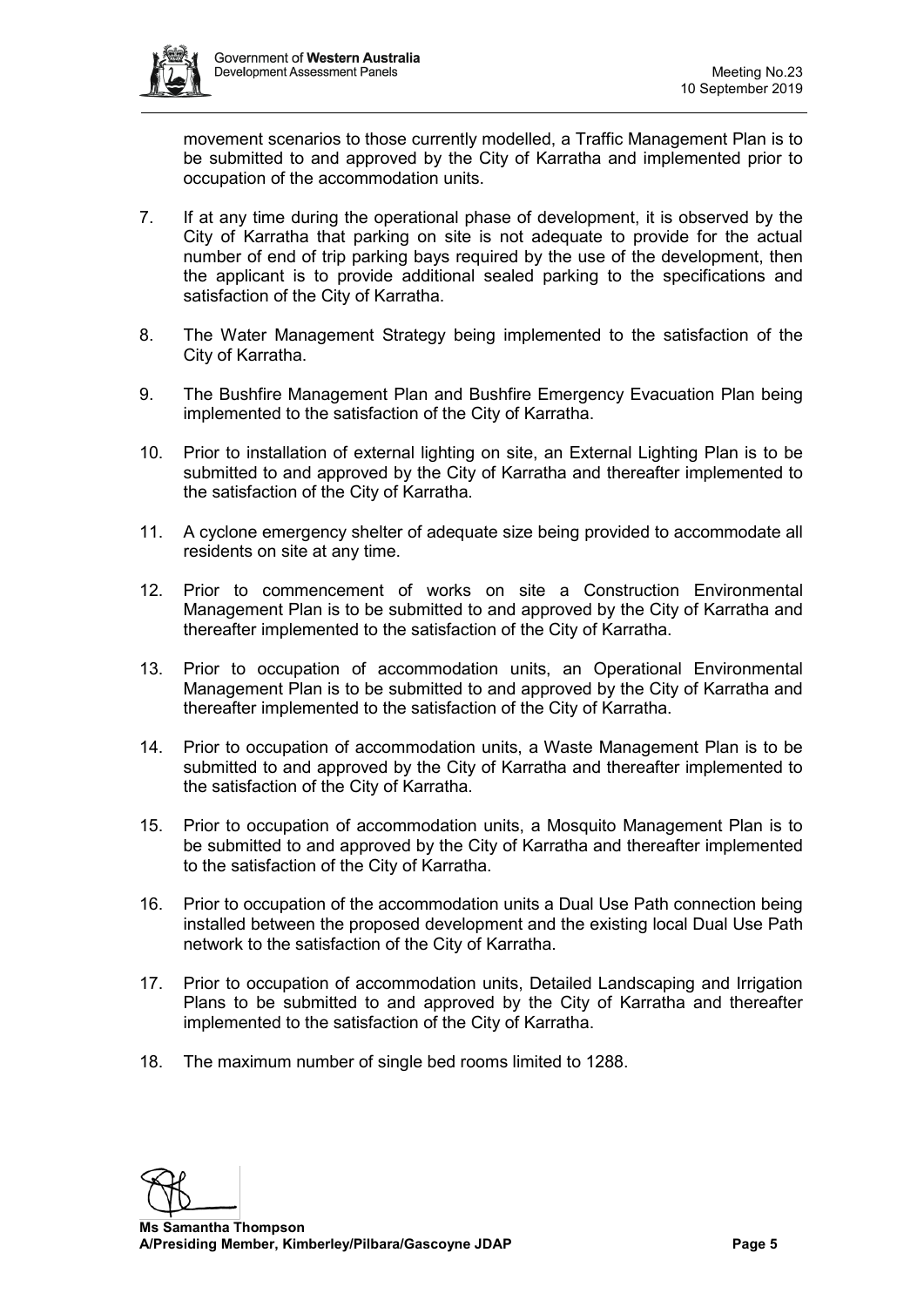

## **Advice Notes**

- a) A Building Permit is required for the approved development in accordance with the *National Construction Code*. Accessible units may be required to be provided In accordance with relevant building legislation.
- b) With respect to the Social Impact Management Plan, the following advice is provided:
	- i. At the time of the due date for the Responsible Authority Report there had not been sufficient time for the City to respond to all recommendations and mitigation measures made within the Social Impact Management Plan and it is considered that with further consultation with the proponent commitments can be refined to better serve the development and the greater community within the City of Karratha.
	- ii. The Social Impact Management Plan is to encourage the use of existing local services and local businesses within Karratha.
	- iii. A commitment is to be included in the SIMP to monitor and report on the achievement of commitments and to review and revise any commitment that is reported to have been falling short of targets set in the SIMP.
- c) With respect to the Traffic Impact Assessment prepared, the document relies on the assumption that all 1288 occupants will travel to and from the site by bus. The City expects that other scenarios are considered within the Traffic Impact Assessment document whereby the use of work and private vehicles is also factored into transport arrangements. This is typical of the operation of other significant sized workforce accommodation facilities in the City of Karratha.
- d) With respect to additional parking requirements the City's experience is that for workforce accommodation that is operating for more than one or two years, the mix of vehicles parking at the site can alter dramatically depending on requirements of the companies employing the occupants of the development. The parking numbers proposed may not be sufficient during the time period of this approval. Measures are required to ensure adequate parking is provided at all times.
- e) With respect to external lighting, the lighting is to be designed to mitigate potential impacts on the adjacent existing accommodation development and traffic on DeWitt Road.
- f) With respect to cyclone shelters, Council's adopted Local Planning Policy DP10: Workforce Accommodation requires each workforce accommodation facility to provide a building(s) designed for emergency (cyclone) sheltering purposes and such building(s) to be designed to Building Code of Australia importance level four (4).
- g) With respect to the Waste Management Plan, the plan is to address storage of putrescible waste (especially during the summer period), bin storage and bin washing facility – concrete wash down pad graded to a floor drain, with a tap and hose.

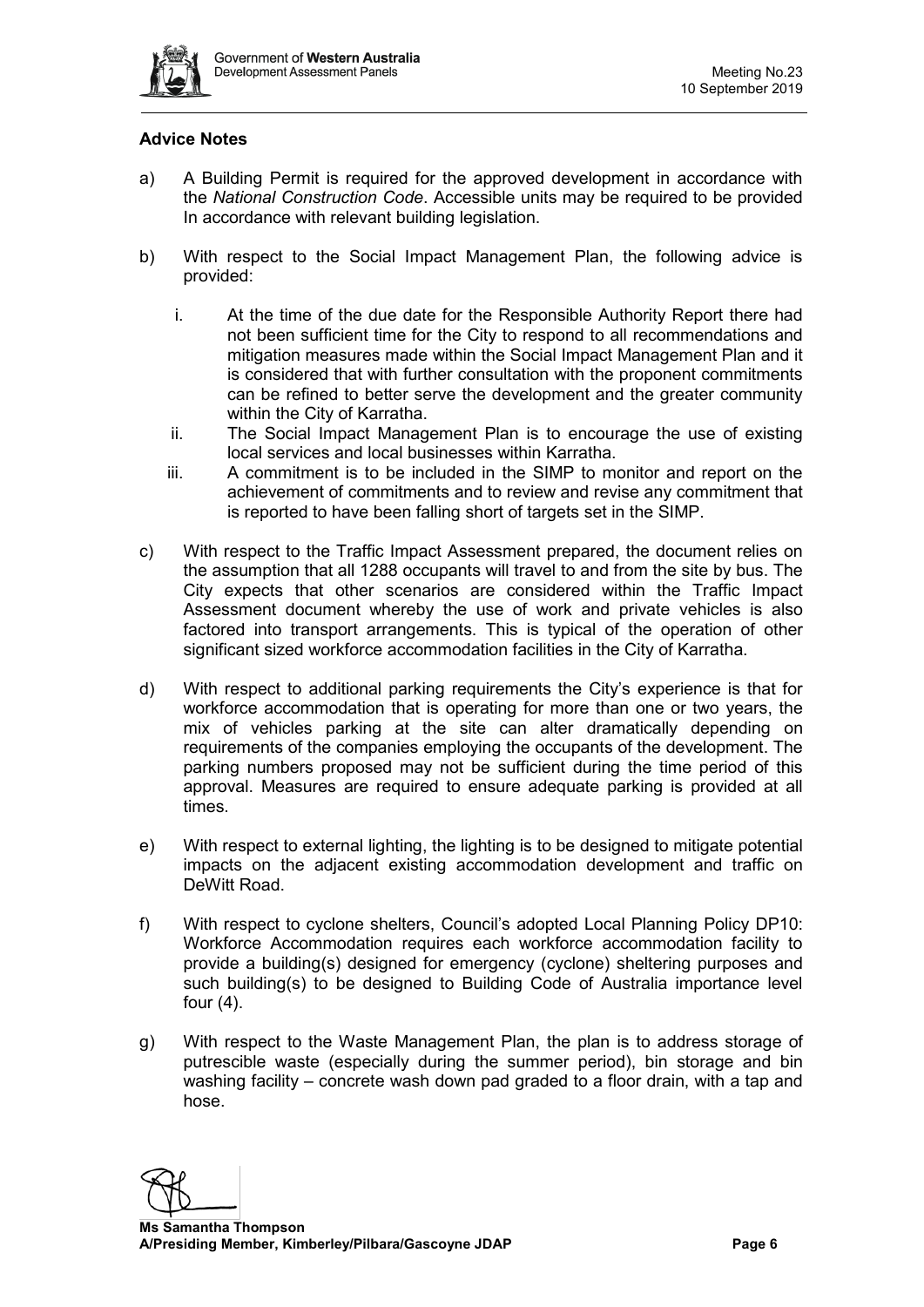- h) Angle car parking spaces shall have a minimum dimension not less than 2700 mm by 5500 mm, unless otherwise agreed by the local government in accordance with clause 5.11.15 of the City of Karratha Local Planning Scheme No.8.
- i) Council's Public Art Policy encourages private developers to spend 1% of the construction cost on public art. Through consultation with City, should the proponent agree to provide some form of public art, this should be included as a commitment within the Social Impact Management Plan.
- j) In accordance with the Environmental Protection (Noise) Regulations 1997, approved construction hours in the City of Karratha are Monday to Saturday between 7am and 7pm. Any works done outside these approved hours (including Sundays and Public holidays) are subject to a separate approval by the City and an application fee.
- k) Under the *Food Act 2008*, food businesses must comply with the Food Standards Code and food business registration is required before commencement of trade. An application for registration should be submitted to the City including detailed plans of the proposed layout and fit out of the kitchen and associated facilities.
- l) Under the Health Local Law 2012, the facility must comply with requirements under Part 8 and registration as a Lodging House is required. An application for registration should be submitted to the City. Specifically, clause 8.10(1)(a)(ii) requires that laundry facilities be provided at a ratio of at least 1 laundry unit per 15 residents.
- m) Under the *Health (Public Buildings) Regulations 1992*, the maximum accommodation of areas falling within the definition of a Public Building (e.g. central dining area, gym) needs to be calculated and a certificate of approval outlining these figures issued. A 'Form 1' application for approval should be submitted to the City.
- n) Under the *Health (Aquatic Facilities) Regulations 2007*, an approval of construction must be obtained from the Department of Health prior to construction of the swimming pool. An application for approval should be submitted to the Department of Health directly. The Department of Health then request the City's Environmental Health Service to inspect the swimming pool prior to issuing a certificate of compliance, which is required before the swimming pool opens.

## **AMENDING MOTION**

**Moved by: Cr Grant Cucel <b>Seconded by: Cr Peter Long** 

*(i) To amend Condition 2 to read as follows:*

*The approval is for temporary accommodation workforce use and is time limited to a period of 10 years from the date of approval, at which time the applicant shall prepare a transition plan in accordance with the requirements of DP10, to the satisfaction of the City of Karratha.*

*Reason: To be consistent with the DP10 City of Karratha.*

 **Ms Samantha Thompson A/Presiding Member, Kimberley/Pilbara/Gascoyne JDAP Page 7**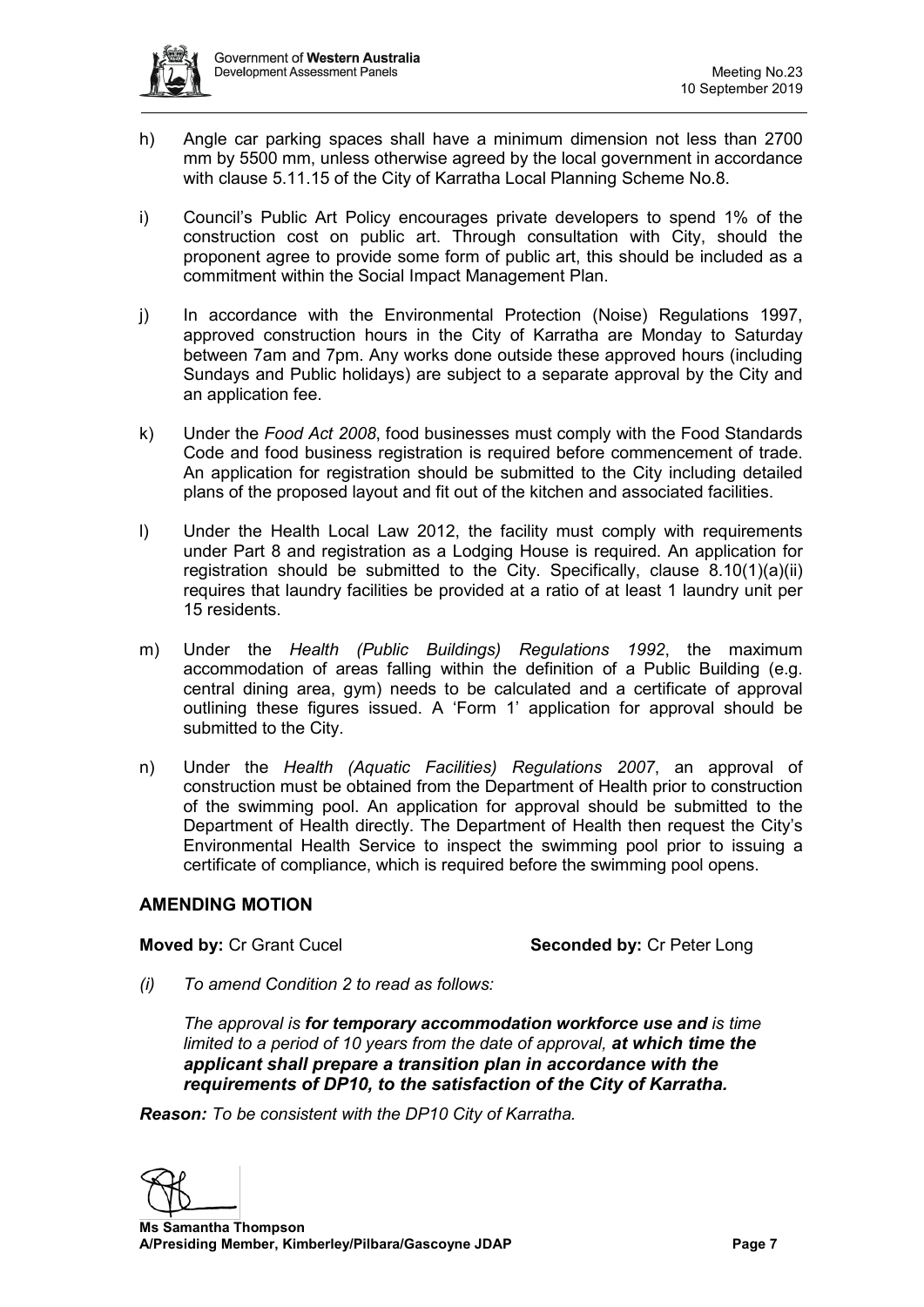

*(ii) To amend Condition 16 to read as follows:*

*Prior to occupation of the accommodation units a Dual Use Path connection being installed at the applicants cost between the proposed development and the existing local Dual Use Path network to the satisfaction of the City of Karratha.*

*Reason: To ensure that the applicant pays for the cost of the Dual Use Path.*

*(iii) To add a new Condition 19 to read as follows:*

*A Transition plan is to be prepared 18 months prior to expiry of the approval to satisfaction of the City of Karratha.*

*Reason: To be consistent with Local Planning Policy DP10 City of Karratha.*

*(iv) To add a new Advice Note o. to read as follows:*

Development beyond the expiry will require planning approval under the *Planning Development Act 2005*.

*Reason: Time Limited approval for workers accommodation requires subsequent development application.*

*(v) To delete Plan DA7 Overflow/Transition Parking Plan*

*Reason: So as not to prejudice Council's discretion in managing future parking demand.*

## **The Amending Motion was put and CARRIED UNANIMOUSLY.**

### **REPORT RECOMMENDATION (AS AMENDED)**

That the Kimberley Pilbara Gascoyne JDAP resolves to:

- 1. **Approve** DAP Application reference DAP/19/01624 and accompanying plans:
	- DA.1 Cover Sheet
	- DA.2 Site Plan
	- DA.3 Structure Plan North
	- DA.4 Structure Plan South
	- DA.5 Open Space Network Plan
	- DA.6 Landscape Intent Plan
	- DA.8 Streetscape
	- DA.9 Streetscape
	- DA.10 Streetscape
	- DA.11 Streetscape
	- DA.12 Typical Elevation Facade A
	- DA.13 Typical Elevation Facade B
	- DA.14 Typical Elevation Facade C

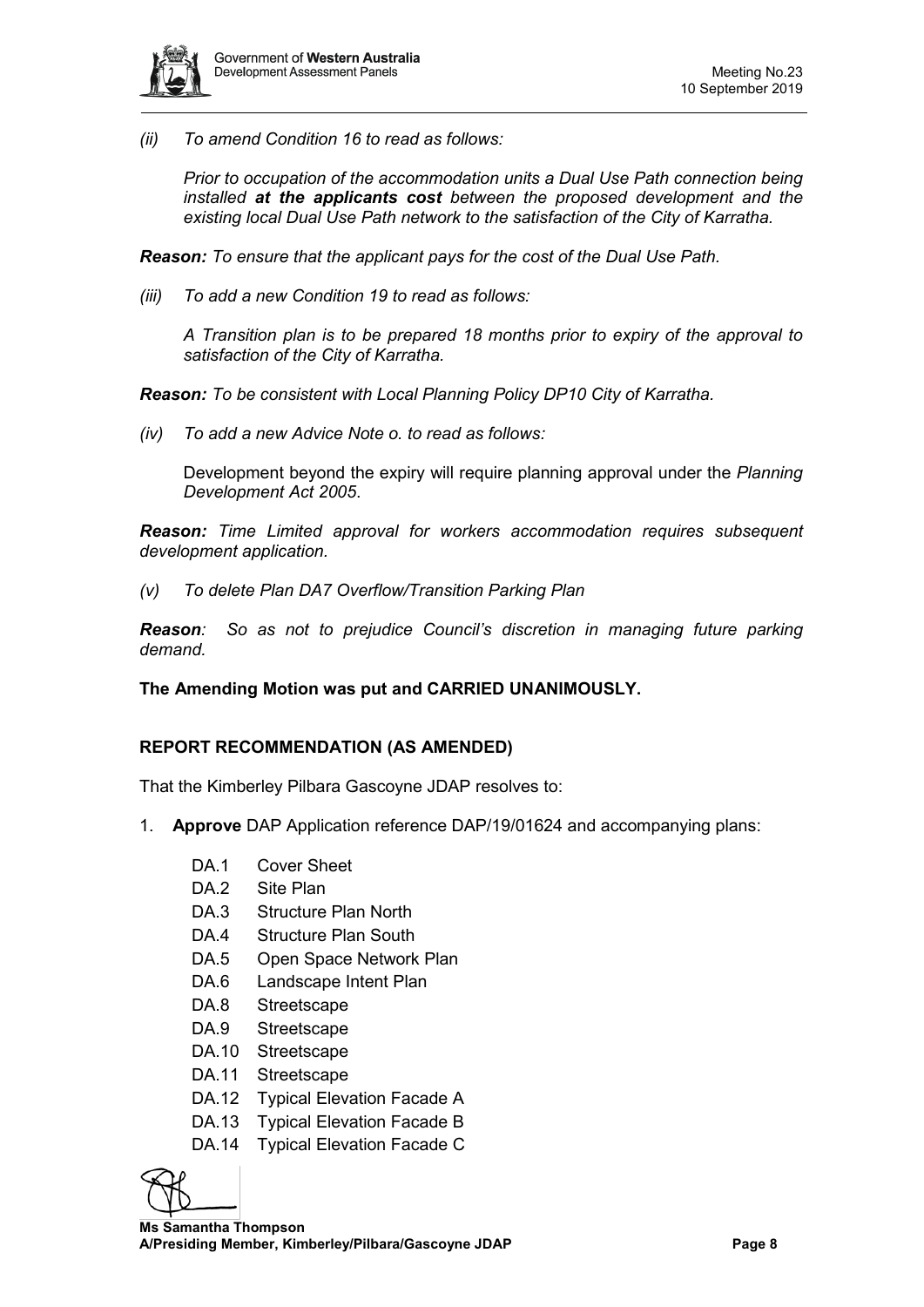

- DA.15 Typical Elevation Facade D
- DA.16 Typical Elevation Facade E
- DA.17 Unit Floor Plans/ Section
- DA.18 Converted Unit Floor Plans/ Section
- DA.19 Converted Unit Floor Plans/ Section Option B
- DA.20 Carport
- DA.21 Gazebos 3.5 X 7.0
- DA.22 Gazebos 3.5 X 9.5
- DA.23 Staff Accommodation Floor Plan
- DA.24 Staff Accommodation
- DA.25 Staff Accommodation
- DA.26 Staff Accommodation
- DA.27 Clubhouse Ground Floor/ Roof Plan
- DA.28 Clubhouse Elevations
- DA.29 Clubhouse Elevation/ Sections
- DA.30 Fencing Plan
- DA.31 Indicative Schedule Of Colours

in accordance with Clause 68 of Schedule 2 (Deemed Provisions) of the *Planning and Development (Local Planning Schemes) Regulations 2015*, and the provisions of the City of Karratha Local Planning Scheme No. 8, subject to the following conditions:

## **Conditions**

- 1. This decision constitutes planning approval only and is valid for a period of two (2) years from the date of approval. If the subject development is not substantially commenced within the two (2) year period, the approval shall lapse and be of no further effect.
- 2. The approval for temporary accommodation workforce use and is time limited to a period of 10 years from the date of approval, at which time the applicant shall prepare a transition plan in accordance with the requirements of DP10, to the satisfaction of the City of Karratha.
- 3. Prior to works beginning on site, the proponent shall provide evidence of a construction project(s) for which the proposed development is required, to the satisfaction of the City of Karratha.
- 4. The development only being occupied by employees of and direct contractors involved with construction project(s).
- 5. Prior to occupation of the accommodation units a revised Social Impact Management Plan, being submitted to and approved by the City of Karratha and thereafter being implemented for the duration of the operation of the facility, to the satisfaction of the City of Karratha.
- 6. Prior to occupation of any accommodation units, a revised Traffic Impact Assessment is to be submitted to the City of Karratha. Should this revised Traffic Impact Assessment identify the need for any alterations or additions to traffic

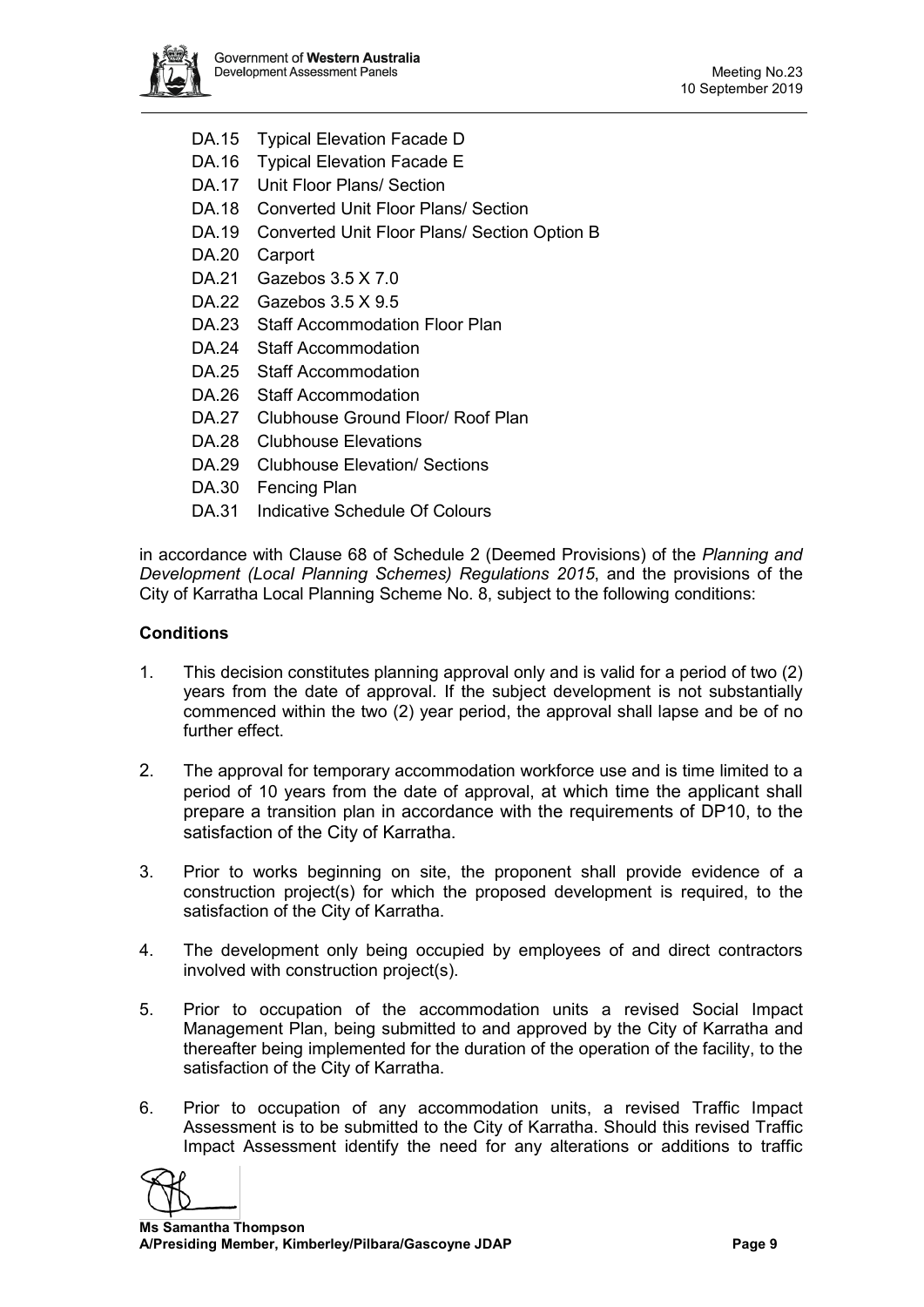

management in the road reserve of DeWitt Road as a result of different traffic movement scenarios to those currently modelled, a Traffic Management Plan is to be submitted to and approved by the City of Karratha and implemented prior to occupation of the accommodation units.

- 7. If at any time during the operational phase of development, it is observed by the City of Karratha that parking on site is not adequate to provide for the actual number of end of trip parking bays required by the use of the development, then the applicant is to provide additional sealed parking to the specifications and satisfaction of the City of Karratha.
- 8. The Water Management Strategy being implemented to the satisfaction of the City of Karratha.
- 9. The Bushfire Management Plan and Bushfire Emergency Evacuation Plan being implemented to the satisfaction of the City of Karratha.
- 10. Prior to installation of external lighting on site, an External Lighting Plan is to be submitted to and approved by the City of Karratha and thereafter implemented to the satisfaction of the City of Karratha.
- 11. A cyclone emergency shelter of adequate size being provided to accommodate all residents on site at any time.
- 12. Prior to commencement of works on site a Construction Environmental Management Plan is to be submitted to and approved by the City of Karratha and thereafter implemented to the satisfaction of the City of Karratha.
- 13. Prior to occupation of accommodation units, an Operational Environmental Management Plan is to be submitted to and approved by the City of Karratha and thereafter implemented to the satisfaction of the City of Karratha.
- 14. Prior to occupation of accommodation units, a Waste Management Plan is to be submitted to and approved by the City of Karratha and thereafter implemented to the satisfaction of the City of Karratha.
- 15. Prior to occupation of accommodation units, a Mosquito Management Plan is to be submitted to and approved by the City of Karratha and thereafter implemented to the satisfaction of the City of Karratha.
- 16. Prior to occupation of the accommodation units a Dual Use Path connection being installed at the applicants cost between the proposed development and the existing local Dual Use Path network to the satisfaction of the City of Karratha.
- 17. Prior to occupation of accommodation units, Detailed Landscaping and Irrigation Plans to be submitted to and approved by the City of Karratha and thereafter implemented and maintained to the satisfaction of the City of Karratha.
- 18. The maximum number of single bed rooms limited to 1288.
- 19. Transition plan is to be prepared 18 months prior to expiry of the approval to satisfaction of the City of Karratha.

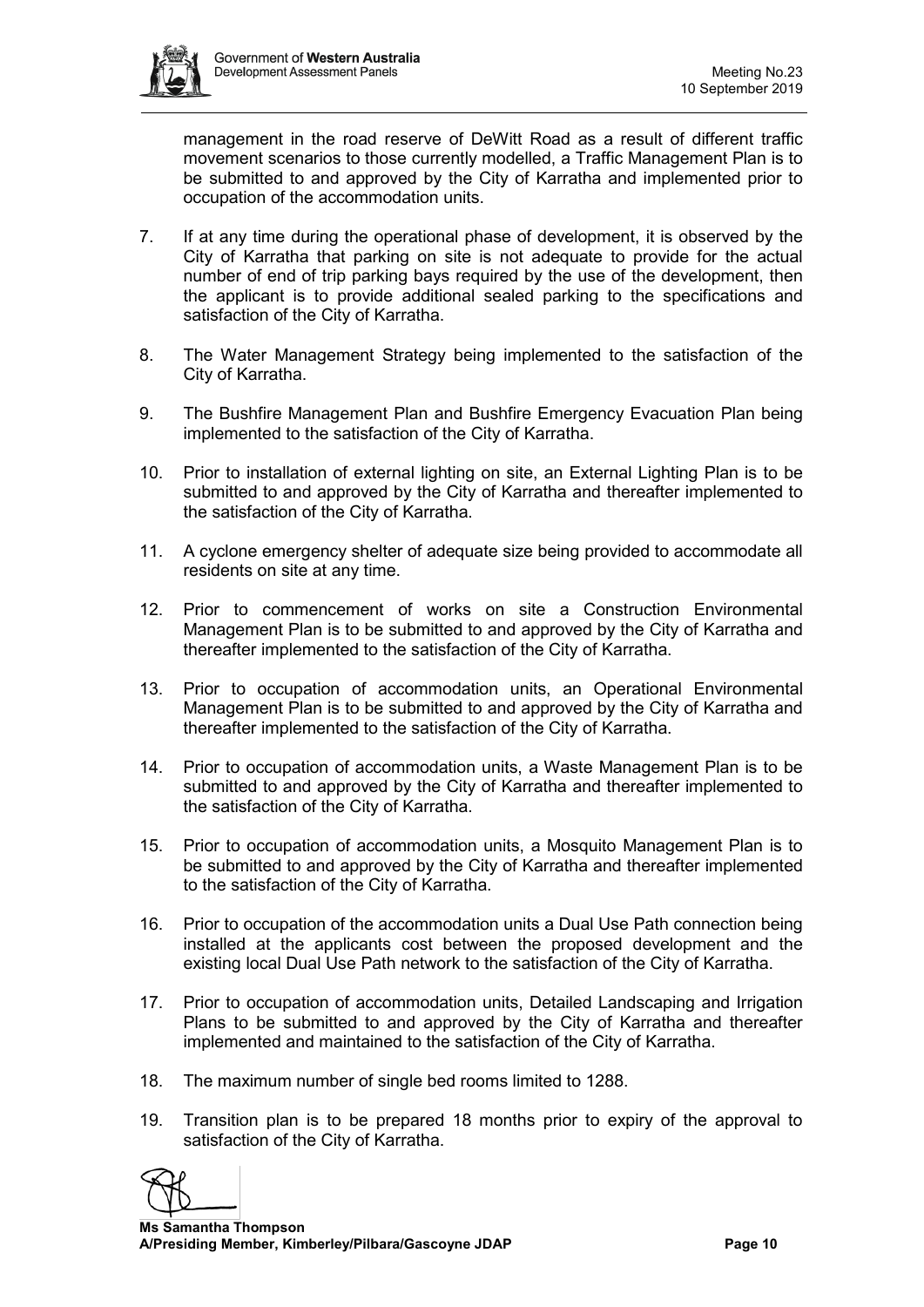

## **Advice Notes**

- a) A Building Permit is required for the approved development in accordance with the *National Construction Code*. Accessible units may be required to be provided In accordance with relevant building legislation.
- b) With respect to the Social Impact Management Plan, the following advice is provided:
	- i. At the time of the due date for the Responsible Authority Report there had not been sufficient time for the City to respond to all recommendations and mitigation measures made within the Social Impact Management Plan and it is considered that with further consultation with the proponent commitments can be refined to better serve the development and the greater community within the City of Karratha.
	- ii. The Social Impact Management Plan is to encourage the use of existing local services and local businesses within Karratha.
	- iii. A commitment is to be included in the SIMP to monitor and report on the achievement of commitments and to review and revise any commitment that is reported to have been falling short of targets set in the SIMP.
- c) With respect to the Traffic Impact Assessment prepared, the document relies on the assumption that all 1288 occupants will travel to and from the site by bus. The City expects that other scenarios are considered within the Traffic Impact Assessment document whereby the use of work and private vehicles is also factored into transport arrangements. This is typical of the operation of other significant sized workforce accommodation facilities in the City of Karratha.
- d) With respect to additional parking requirements the City's experience is that for workforce accommodation that is operating for more than one or two years, the mix of vehicles parking at the site can alter dramatically depending on requirements of the companies employing the occupants of the development. The parking numbers proposed may not be sufficient during the time period of this approval. Measures are required to ensure adequate parking is provided at all times.
- e) With respect to external lighting, the lighting is to be designed to mitigate potential impacts on the adjacent existing accommodation development and traffic on DeWitt Road.
- f) With respect to cyclone shelters, Council's adopted Local Planning Policy DP10: Workforce Accommodation requires each workforce accommodation facility to provide a building(s) designed for emergency (cyclone) sheltering purposes and such building(s) to be designed to Building Code of Australia importance level four (4).
- g) With respect to the Waste Management Plan, the plan is to address storage of putrescible waste (especially during the summer period), bin storage and bin washing facility – concrete wash down pad graded to a floor drain, with a tap and hose.

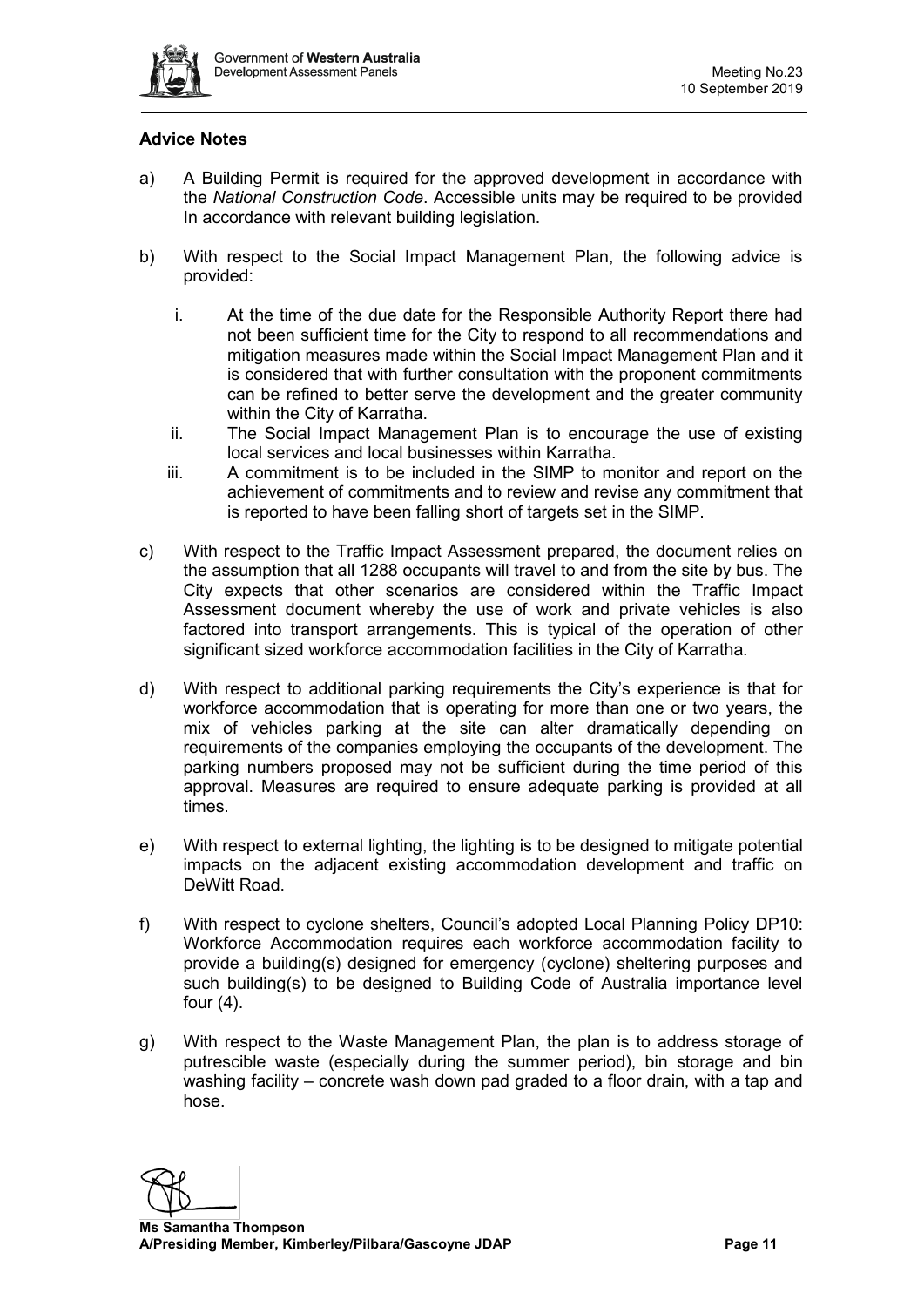- h) Angle car parking spaces shall have a minimum dimension not less than 2700 mm by 5500 mm, unless otherwise agreed by the local government in accordance with clause 5.11.15 of the City of Karratha Local Planning Scheme No.8.
- i) Council's Public Art Policy encourages private developers to spend 1% of the construction cost on public art. Through consultation with City, should the proponent agree to provide some form of public art, this should be included as a commitment within the Social Impact Management Plan.
- j) In accordance with the Environmental Protection (Noise) Regulations 1997, approved construction hours in the City of Karratha are Monday to Saturday between 7am and 7pm. Any works done outside these approved hours (including Sundays and Public holidays) are subject to a separate approval by the City and an application fee.
- k) Under the *Food Act 2008*, food businesses must comply with the Food Standards Code and food business registration is required before commencement of trade. An application for registration should be submitted to the City including detailed plans of the proposed layout and fit out of the kitchen and associated facilities.
- l) Under the Health Local Law 2012, the facility must comply with requirements under Part 8 and registration as a Lodging House is required. An application for registration should be submitted to the City. Specifically, clause 8.10(1)(a)(ii) requires that laundry facilities be provided at a ratio of at least 1 laundry unit per 15 residents.
- m) Under the *Health (Public Buildings) Regulations 1992*, the maximum accommodation of areas falling within the definition of a Public Building (e.g. central dining area, gym) needs to be calculated and a certificate of approval outlining these figures issued. A 'Form 1' application for approval should be submitted to the City.
- n) Under the *Health (Aquatic Facilities) Regulations 2007*, an approval of construction must be obtained from the Department of Health prior to construction of the swimming pool. An application for approval should be submitted to the Department of Health directly. The Department of Health then request the City's Environmental Health Service to inspect the swimming pool prior to issuing a certificate of compliance, which is required before the swimming pool opens.
- o) Development beyond the expiry will require planning approval under the *Planning Development Act 2005*.

## **The Report Recommendation was put and CARRIED UNANIMOUSLY.**

**REASON:** In accordance with details contained in the Responsible Authority Report.

**9. Form 2 – Responsible Authority Reports – Amending or cancelling DAP development approval**

Nil